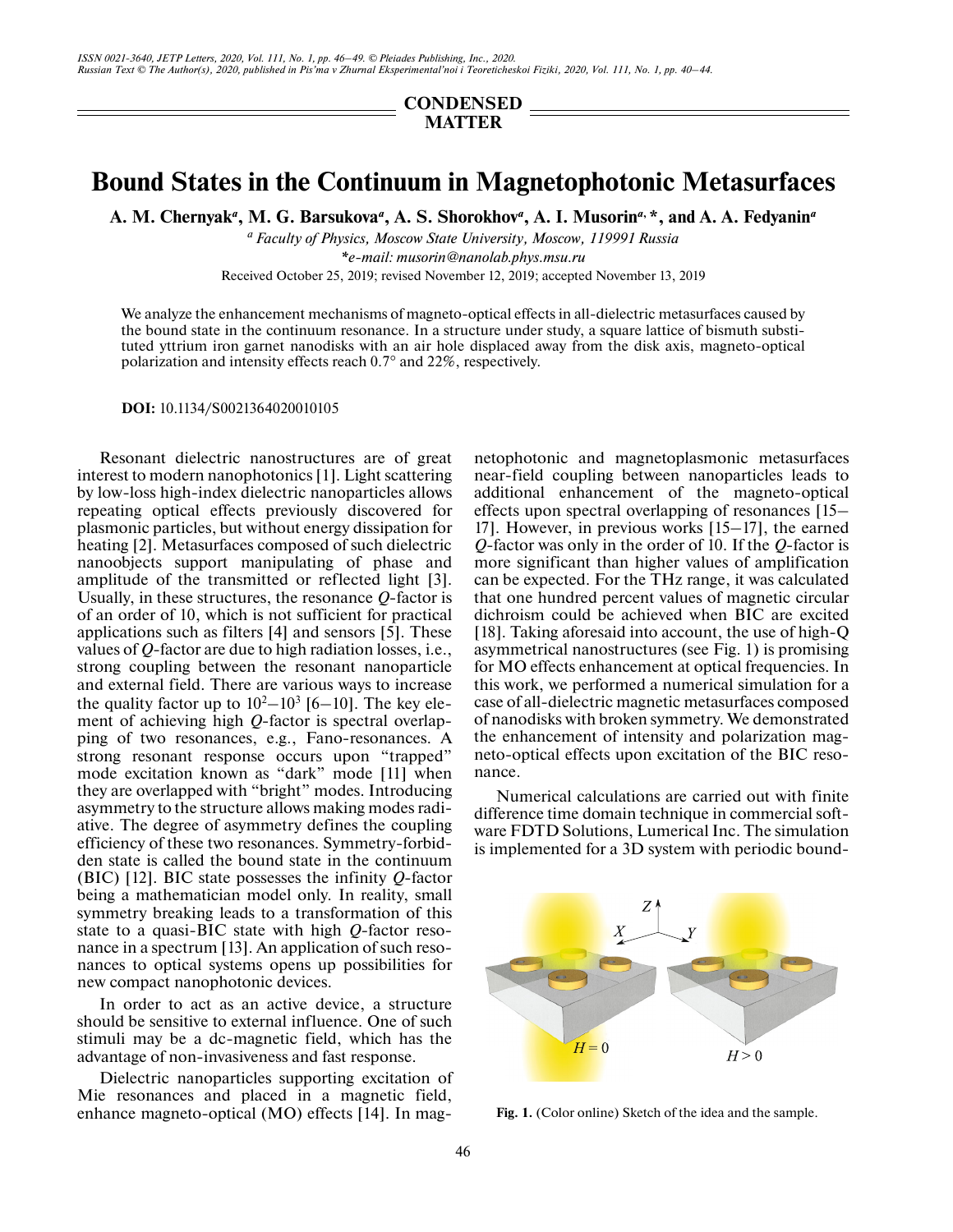ary conditions on both *X*- and *Y*-axis, while along *Z*-axis perfectly matched layers are placed. Spectra are calculated for normal incidence of a plane electromagnetic wave along the *Z*-axis. The polarization direction is parallel to the *X*-axis. An external magnetic field is oriented along the *Y*-axis for Voigt geometry. A relative variance of transmittance is calculated according to the equation:

$$
\delta = \frac{\Delta T}{T(0)} = \frac{T(H) - T(0)}{T(0)},
$$

where  $T(H)$  and  $T(0)$  are transmittance spectra in case of the external dc-magnetic field and without it, respectively. The intensity effect manifests itself in a variation of the transmittance coefficient under applying the external magnetic field perpendicular to the polarization vector and the wave vector of the incoming light. The direction of external magnetic field is modified from *Y*- to *Z*-axis for the Faraday effect, which is polarization MO effect and results in polarization plane rotation θ by magnetized sample. The angle of the rotation is evaluated as the ratio of  $E_v/E_x$ in a far-field diffraction zone.

A two-dimensional square array of asymmetric nanodisks made of a magnetic dielectric, bismuthsubstituted yttrium iron garnet (Bi:YIG, *n* = 2.09,  $g = -0.001$ , is simulated. The disks height  $h = 227$  nm, and radius  $R = 248$  nm. The disks are placed on a quartz substrate  $SiO_2$  ( $n = 1.45$ ). Every garnet nanodisk has a hole with the radius  $r = 62$  nm. This hole is displaced from the disk center in the positive direction of the *Y*-axis. The asymmetry factor is defined as the ratio of this translocation  $y_0$  to disk's radius *R*:  $\alpha = y_0/R$ . Period *d* in both directions is 679 nm. All these parameters lead to the existence of the quasi-BIC resonance in the vicinity of a wavelength of 1 um, while diffraction peculiarities are excluded from this region.

Simulations begin from a symmetric structure  $(\alpha = 0)$ , when the hole is located at the garnet disk center. In this case, there is a localization of the field inside the disks (see Figs. 2e, 2f) corresponding to the resonance when the sample is being illuminated by a plane electromagnetic wave. Albeit the resonance dip in the transmittance spectrum is absent (see Fig. 2a and the blue curve in Fig. 3a). This case corresponds to a veritably BIC mode. As mentioned in the introduction, the perfect BIC state has infinite *Q*-factor, which explains the absence of the dip. The small symmetry disturbance by the hole displacement results in a transformation of BIC resonance to quasi-BIC mode with the following appearance of the dip in the transmittance spectrum (see Fig. 2a). Increasing asymmetry leads to a spectral shift of the resonance toward short wavelengths, its broadening, and *Q*-factor decreasing (see Fig. 2g). When the asymmetry parameter reaches a value  $\alpha \sim 0.75$ , the hole breaks the disk on the upper edge ( $y = R = 248$  nm) and leads to



**Fig. 2.** (Color online) Spectra: (a) transmittance, (b) Faraday rotation, (c) differential transmittance Δ*T*, (d) Voigt effect, and (g) *Q*-factor as a function of the asymmetry factor α. The distributions of local electric (e) and magnetic (f) fields at the half height of the disk inside an elementary cell for  $\alpha = 0$ .

the local electromagnetic field configuration disengagement. Following hole displacement leads to further modification of the transmittance spectrum. The transmittance dip moves toward larger wavelengths region, as the disk geometry becomes more symmetric, i.e., unperturbed. Figure 2b shows Faraday rotation spectra depending on the parameter  $\alpha$ . Its variation results in the shift of enhanced magneto-optical signal following the dip in the transmittance spectrum. The angle  $\theta$  is maximal for  $\alpha = 0.225$  and reaches  $0.7^{\circ}$ (see Fig. 3b, red curve). The effect enhancement is 35 times larger compared with unstructured Bi:YIG film of the same thickness of 227 nm ( $\theta = 0.02^{\circ}$ ). For every  $\alpha$ , the maximal value of polarization plane rotation corresponds to the minimum of transmittance. It means that considered metasurface operates better on the slope of the resonance for polarization effects, where transmittance and Faraday rotation coexist.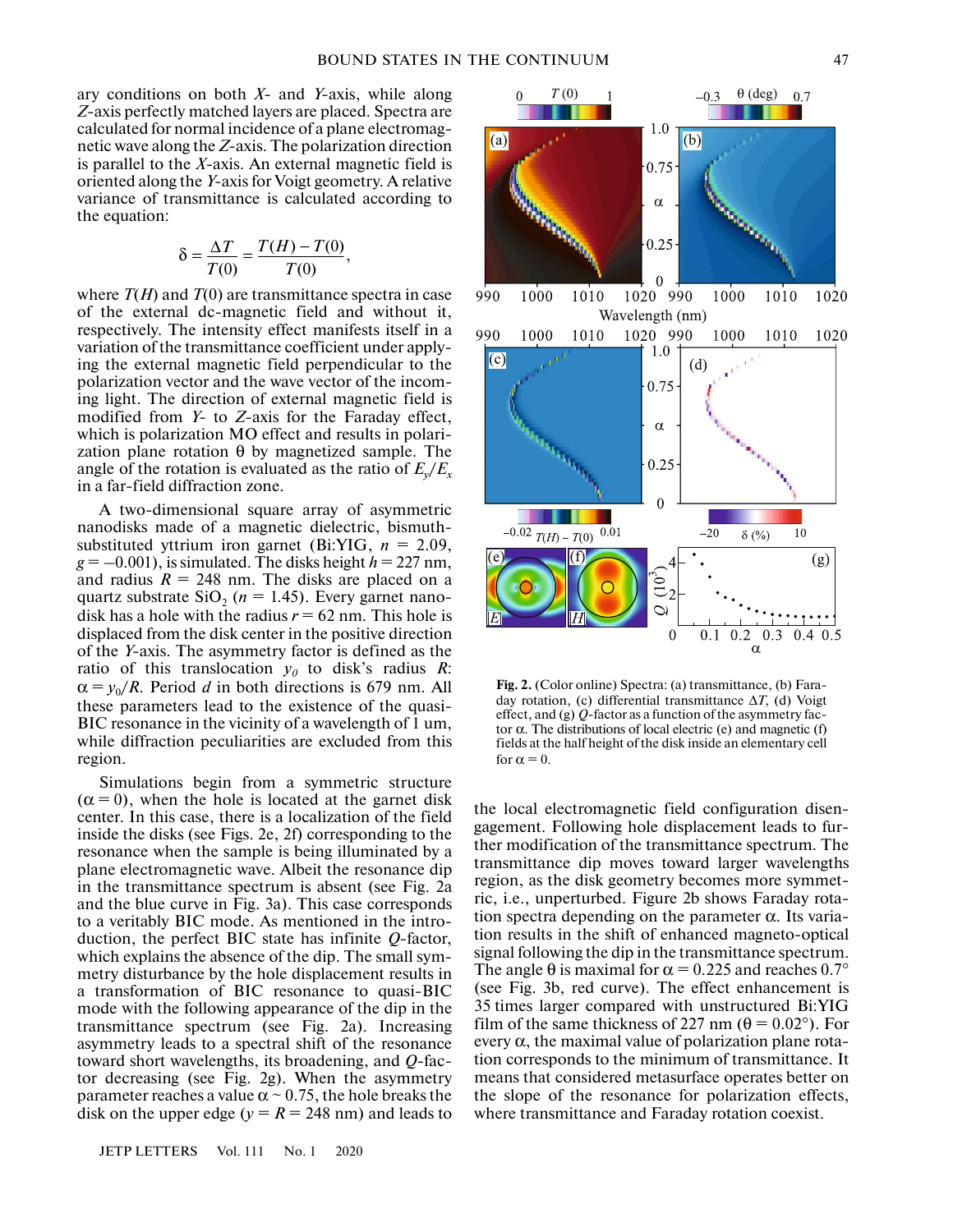

**Fig. 3.** (Color online) Spectra: (a) transmittance, (b) polarization effect, (c) differential transmittance  $\Delta T = T(H) - T(0)$ , (d) intensity effect for the models with the asymmetry factor  $\alpha = 0$  (blue curve), 0.05 (black curve), 0.175 (green curve), 0.225 (red curve).

Results for the calculations of the intensity magneto-optical effect dependence on the parameter  $α$  are presented in Fig. 2d. The enhancement of the magneto-optical signal correlates with BIC mode resonance excitation. The maximal variation of transmittance reaches 22% for  $\alpha = 0.175$  (see Fig. 3d, green curve). To avoid singularities during the calculations, caused by dividing on close to zero values of  $T(0)$ , graphs of transmittance difference with and without magnetic field  $\Delta T$  are evaluated (see Fig. 2c). Moreover, differential transmittance Δ*T* represents the multiplication of the effect δ and optical transmittance without magnetic field  $T(0)$ , allowing one to find a position of simultaneously significant MO effect and transmittance. The most effective structure for Δ*T* maximization is the sample with the parameter  $\alpha = 0.05$ (Fig. 3с, black curve), i.e., the metasurface with the highest *Q*-factor ( $Q \approx 3100$ ).

It is known from the literature that polarization MO effects up to 0.06° were experimentally detected in lattices of magnetic particles supporting excitation of local plasmon and lattice resonances [19, 20]. Although ferromagnetic metals (like Fe, Ni) have high gyration coefficients, the value of MO response turns out small because of the considerable imaginary part of the dielectric permittivity of the metals. To avoid this problem, magnetic dielectric material exploited in this work is of great interest. The intensity magnetooptical effect with a magnitude of 0.015 with the transmittance of 0.4 was experimentally shown in 1D magnetoplasmonic crystal with a waveguiding garnet layer [21]. A similar system of 1D gold lattice embedded to a magnetic layer of EuS contributed experimental registration of Faraday rotation of 14°. However, such values were measured in magnetic fields of 5 T and under a temperature of 20 K, which limits the use of such samples in real life [22]. Proposed in this work all-dielectric magnetic metasurfaces composed of nanoparticles with broken symmetry demonstrate the values of the magneto-optical effects of the same or higher order as plasmonic and photonic-crystal samples. Bound state in the continuum leads to sharp, high-Q resonance allowing significantly enhance magneto-optical response of the system. The maximal value of polarization effect attained in this work is 0.7°, and for intensity effect it is 22%. The enhancement coefficient decreases with increasing of the asymmetry parameter because of the *Q*-factor decline. The optimal values of asymmetry should not exceed 0.25 for the practical applicability of nonreciprocal nanophotonics devices.

We are grateful to B.S. Luk'yanchuk for fruitful discussion. The work is supported by Ministry of Science and Higher Education (no. 14.W03.008.31, simulation of transmittance spectra), Russian Science Foundation (no. 19-72-00168, simulation of polariza